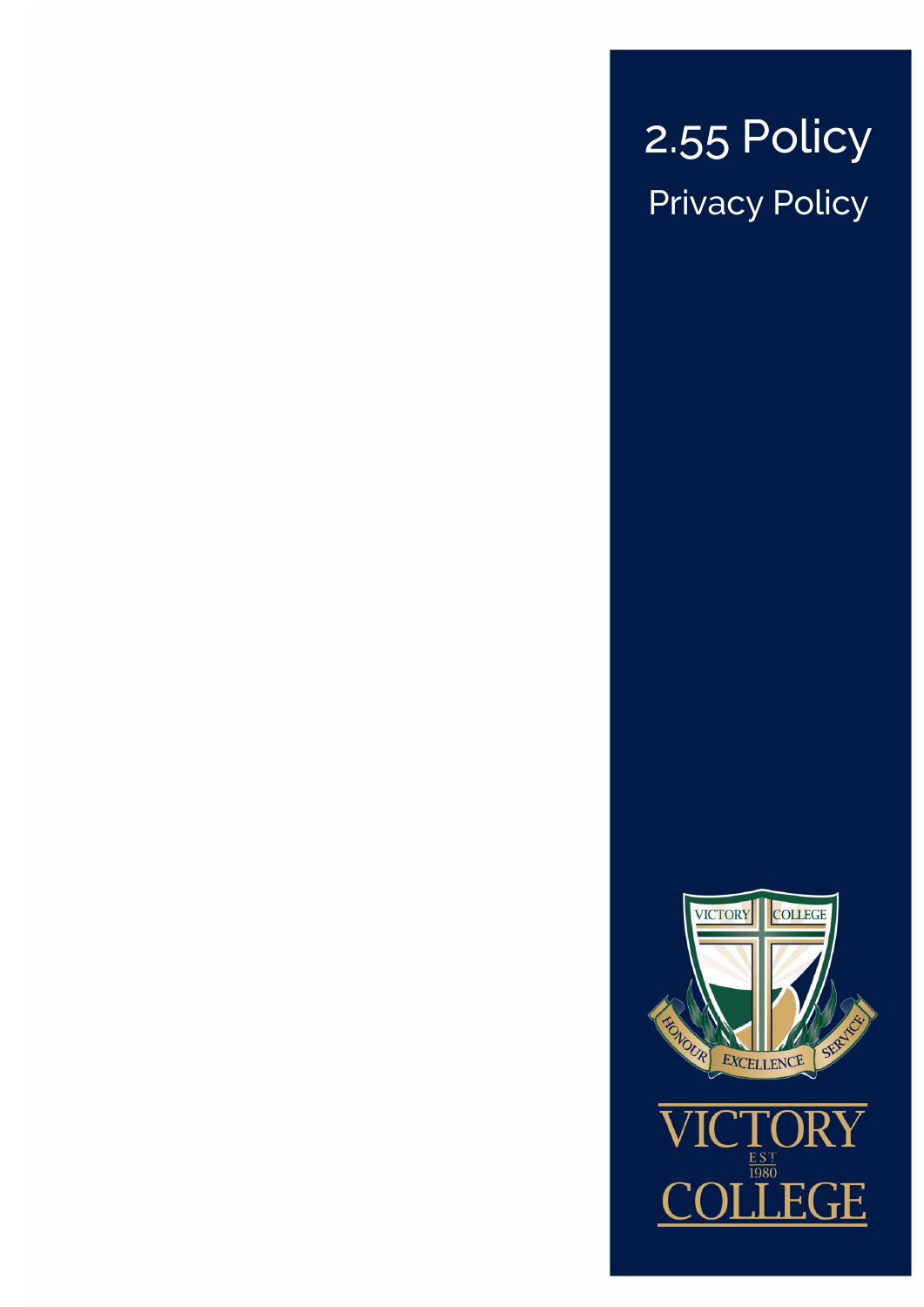# Privacy Policy

| Purpose:             | Victory College is bound by the Australian Privacy Principles contained<br>in the Commonwealth Privacy Act. This statement outlines the privacy<br>policy of the College and describes how the College uses and<br>manages personal information provided to or collected by it.                                                                                  |                                         |
|----------------------|------------------------------------------------------------------------------------------------------------------------------------------------------------------------------------------------------------------------------------------------------------------------------------------------------------------------------------------------------------------|-----------------------------------------|
| Scope:               | policy applies to Board members, employers, employees,<br>The I<br>volunteers, parents/guardians and students, contractors, and people<br>visiting the College grounds; and describes the type of information the<br>College collects, how the information is handled, how and to whom the<br>information is disclosed, and how the information may be accessed. |                                         |
| References:          | <b>Australian Privacy Principles</b><br>$\bullet$                                                                                                                                                                                                                                                                                                                |                                         |
|                      | Privacy Act 1988 (Cth)<br>$\bullet$                                                                                                                                                                                                                                                                                                                              |                                         |
|                      | <b>Child Protection Policy</b><br>$\bullet$<br><b>Disabilities Policy</b><br>$\bullet$                                                                                                                                                                                                                                                                           |                                         |
| Supersedes:          | Previous                                                                                                                                                                                                                                                                                                                                                         |                                         |
|                      |                                                                                                                                                                                                                                                                                                                                                                  |                                         |
| Authorised by:       | <b>Victory College Board</b>                                                                                                                                                                                                                                                                                                                                     | Date of Authorisation: September        |
|                      |                                                                                                                                                                                                                                                                                                                                                                  | 2020                                    |
| <b>Review Date:</b>  | Biennially                                                                                                                                                                                                                                                                                                                                                       | <b>Next Review Date: September 2022</b> |
| <b>Policy Owner:</b> | <b>Victory College Board</b>                                                                                                                                                                                                                                                                                                                                     |                                         |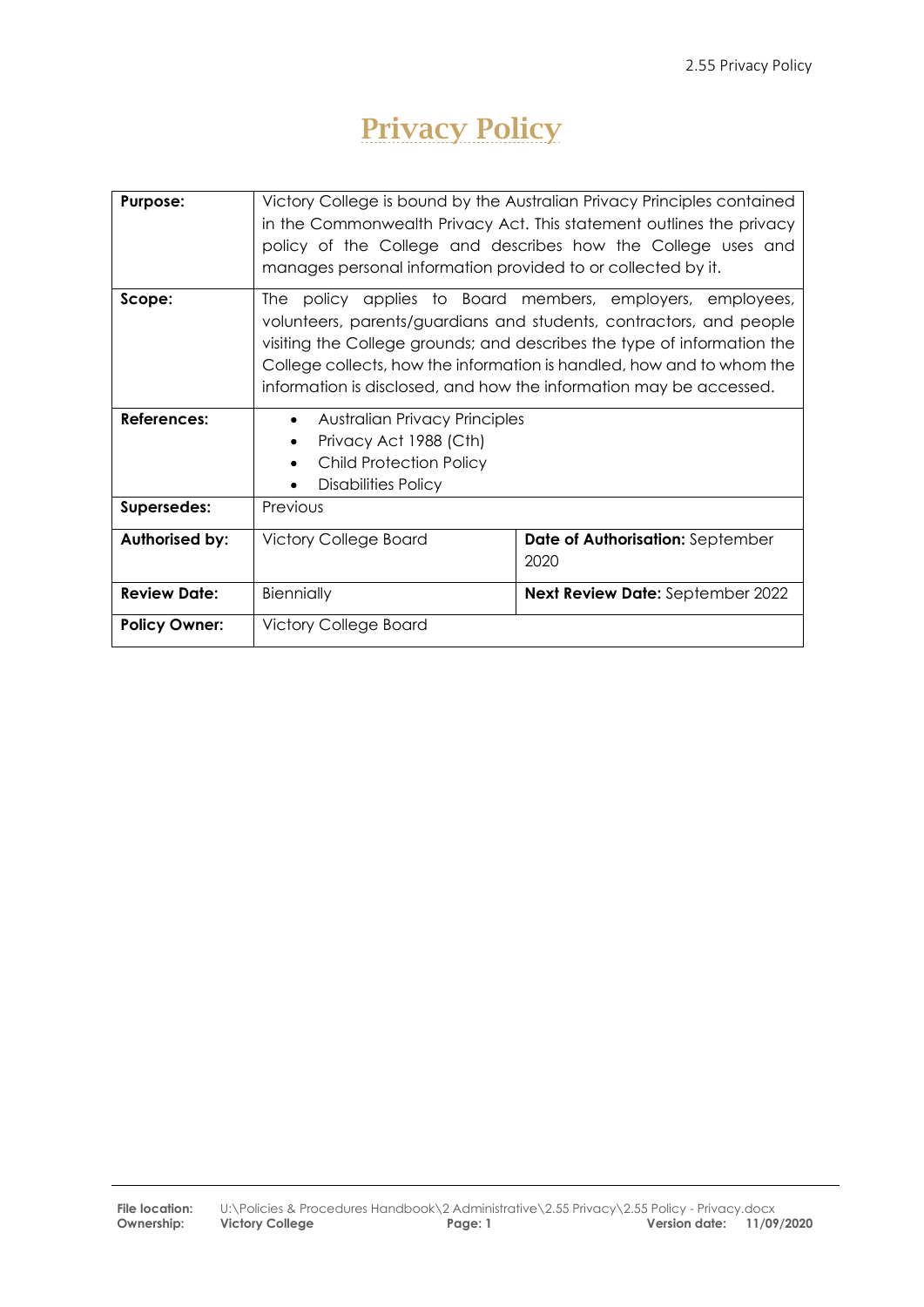#### **EXCEPTION IN RELATION TO EMPLOYEE RECORDS**

Under the *Privacy Act 1988* (Cth) (**Privacy Act**), the Australian Privacy Principles do not apply to an employee record held by the employing entity. As a result, this Privacy Policy does not apply to Victory College's treatment of an employee record, where the treatment is directly related to a current or former employment relationship between Victory College and employee.

#### **POLICY**

This Privacy Policy sets out how Victory College manages personal information provided to or collected by the College. Victory College is bound by the Australian Privacy Principles contained in the *Privacy Act.* Victory College may, from time to time, review and update this Privacy Policy to take account of new laws and technology, changes to Victory College's operations and practices and to make sure it remains appropriate to the changing education environment.

### **WHAT KINDS OF PERSONAL INFORMATION DOES THE COLLEGE COLLECT AND HOW DOES THE COLLEGE COLLECT IT?**

The type of information Victory College collects and holds includes (but is not limited to) personal information, including health and other sensitive information, about:

- students and parents and/or guardians ('Parents') before, during and after the course of a student's enrolment at the College:
	- o name, contact details (including next of kin), date of birth, gender, language background, previous school and religion;
	- o parents' education, occupation and language background;
	- o medical information (e.g. details of disability and/or allergies, absence notes, medical reports and names of doctors);
	- o conduct and complaint records, or other behaviour notes, and school reports;
	- o information about referrals to government welfare agencies;
	- o counselling reports;
	- o health fund details and Medicare number;
	- o any Court Orders;
	- o volunteering information; and
	- o photos and videos at College events.
- Board Members, job applicants, staff members, volunteers and contractors:
	- o name, contact details (including next of kin), date of birth, and religion;
		- o information on job application;
		- o professional development history;
		- o salary and payment information, including superannuation details;
		- o medical information (e.g. details of disability and/or allergies, and medical certificates);
		- o complaint records and investigation reports;
		- o leave details;
		- o photos and videos at College events;
		- o workplace surveillance information;
		- o work emails and private emails (when using work email address) and Internet browsing history.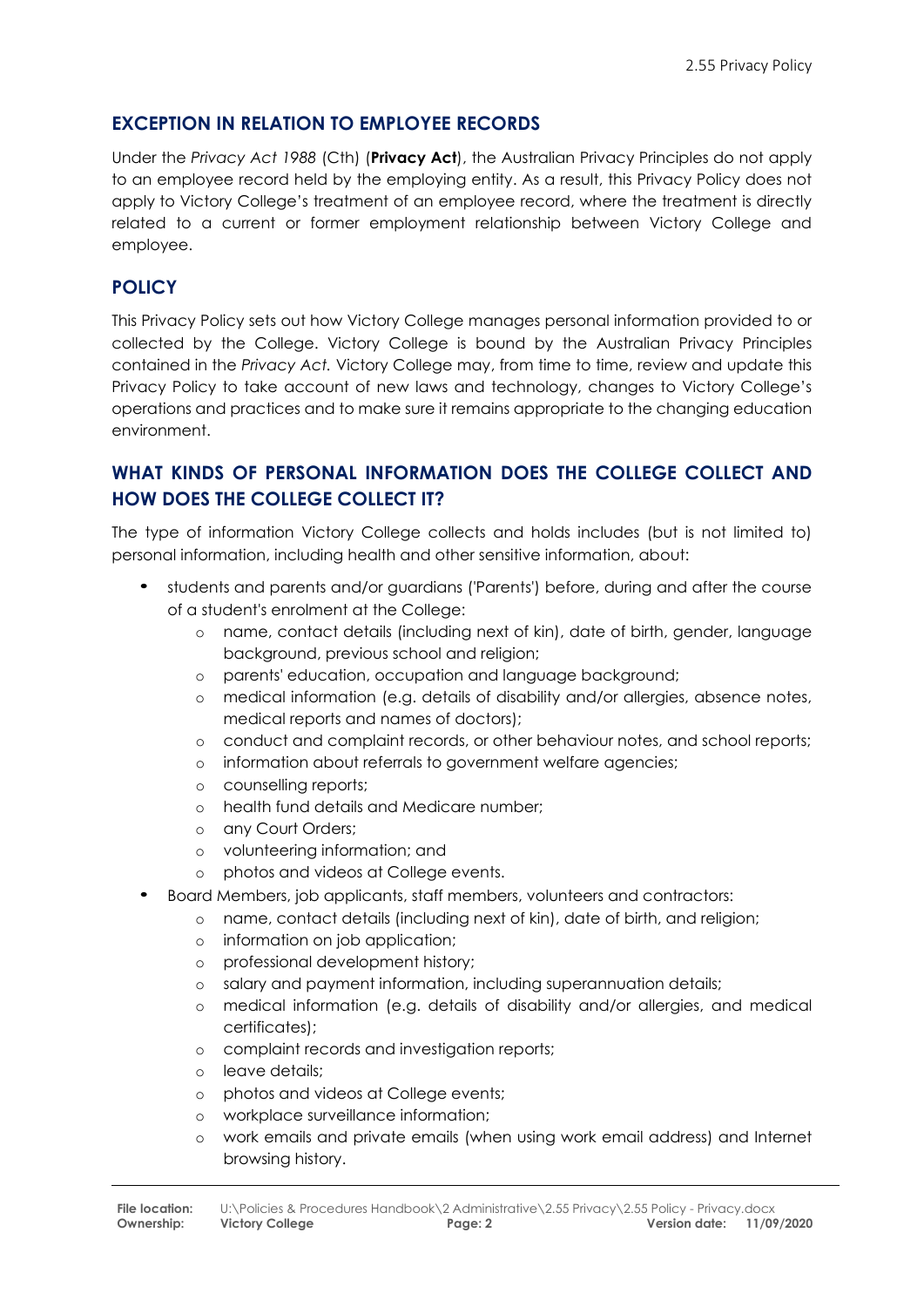• other people who come into contact with the College including name and contact details and any other information necessary for the particular contact with Victory College.

#### **PERSONAL INFORMATION YOU PROVIDE**

Victory College will generally collect personal information held about an individual by way of forms filled out, face-to-face meetings and interviews, emails and telephone calls. On occasions, individuals other than parents and students provide personal information to the College. These individuals give reference to:-

- Board Members;
- Job Applicants;
- Staff Members;
- Volunteers;
- Visitors;
- Contractors.

#### **PERSONAL INFORMATION PROVIDED BY THIRD PARTY**

In some circumstances Victory College may be provided with personal information about an individual from a third party, for example, a report provided by a medical professional or a reference from another school.

#### **HOW WILL THE SCHOOL USE THE PERSONAL INFORMATION YOU PROVIDE?**

Victory College will use personal information it collects from you for the primary purpose of collection, and for such other secondary purposes that are related to the primary purpose of collection and reasonably expected by you, or to which you have consented.

#### **STUDENTS AND PARENTS/GUARDIANS**

In relation to personal information of students and parents, Victory College's primary purpose of collection is to enable Victory College to provide an education to students enrolled at the College, exercise its duty of care, and perform necessary associated administrative activities, which will enable students to take part in all the activities of the College. This includes satisfying the needs of parents, the needs of the students and the needs of Victory College throughout the whole period the student is enrolled at Victory College.

The purposes for which Victory College uses personal information of students and parents include:

- to keep parents informed about matters related to their child's education, through correspondence, newsletters and magazines
- day-to-day administration of Victory College
- looking after student's educational, social and medical wellbeing
- seeking donations and marketing for Victory College
- to satisfy Victory College's legal obligations and allow the College to discharge its duty of care.

In some cases where Victory College requests personal information about a student or parent, if the information requested is not provided, Victory College may not be able to enrol or continue the enrolment of the student or permit the student to take part in a particular activity.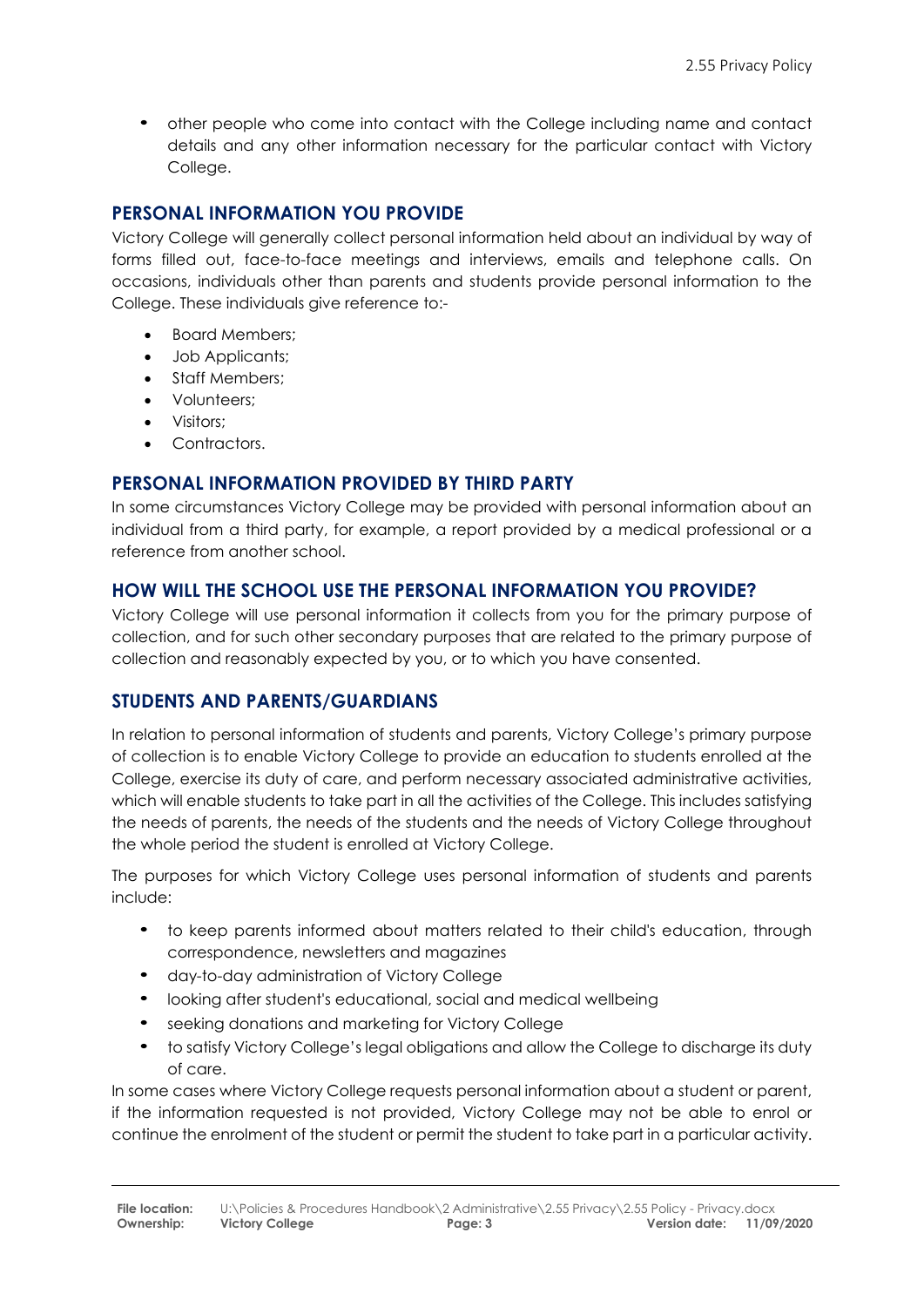On occasions information such as academic and sporting achievements, student activities and similar news is published in College newsletters and magazines, on our intranet [and on our website] this may include photographs and videos of student activities such as sporting events, school camps and school excursions. The College will obtain permissions from the student's parent or guardian (and from the student if appropriate) if it would like to include such photographs or videos [or other identifying material] in our promotional material or otherwise make this material available to the public such as on the internet.

#### **JOB APPLICANTS, STAFF MEMBERS AND CONTRACTORS**

In relation to personal information of job applicants, staff members and contractors, Victory College's primary purpose of collection is to assess and (if successful) to engage the applicant, staff member or contractor, as the case may be.

The purposes for which Victory College uses personal information of job applicants, staff members and contractors include:

- in administering the individual's employment or contract, as the case may be;
- for insurance purposes;
- seeking donations and marketing for the College;
- to satisfy the College's legal obligations, for example, in relation to child protection leaislation.

#### **VOLUNTEERS**

Victory College also obtains personal information about volunteers who assist Victory College in its functions or conduct associated activities, such as alumni associations, to enable Victory College and the volunteers to work together.

#### **MARKETING AND FUNDRAISING**

Victory College treats marketing and seeking donations for the future growth and development of the College as an important part of ensuring that Victory College continues to provide a quality learning environment in which both students and staff thrive. Personal information held by Victory College may be disclosed to organisations that assist in the College's fundraising, for example, the Victory College's Foundation or alumni organisation [or, on occasions, external fundraising organisations].

Parents, staff, contractors and other members of the wider Victory community may from time to time receive fundraising information. College publications, like newsletters and magazines, which include personal information, may be used for marketing purposes.

If you would like to opt-out of direct marketing, please contact the College Reception on (07) 5482 8206.

#### **WHO MIGHT THE COLLEGE DISCLOSE PERSONAL INFORMATION TO AND STORE YOUR INFORMATION WITH?**

Victory College may disclose personal information, including sensitive information, held about an individual for educational, legal, administrative, marketing and support purposes. This may include to:

- the Executive Officer at another school;
- government departments (including for policy and funding purposes);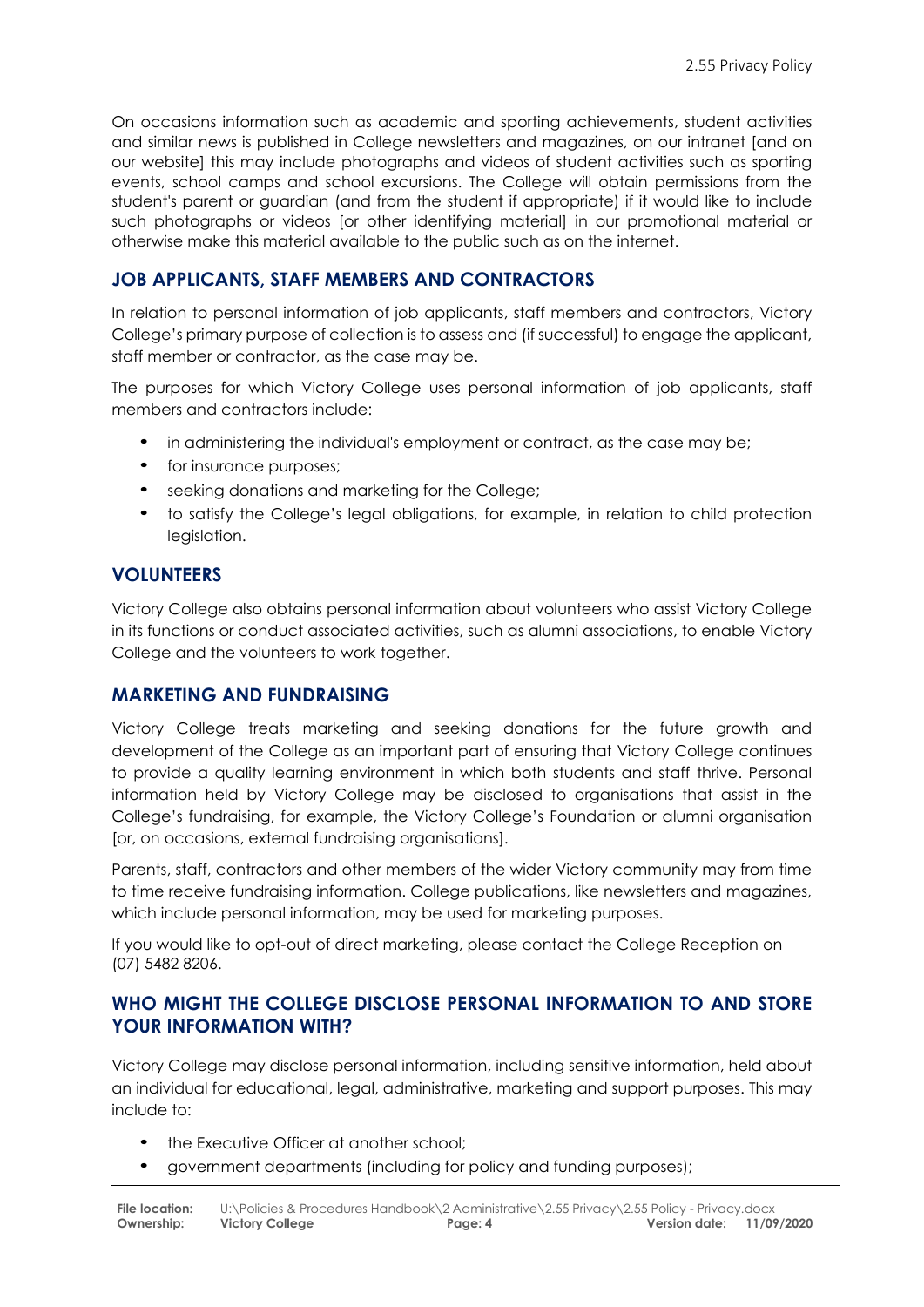- medical practitioners;
- people providing educational, support and health services to the College, including specialist visiting teachers, [sports] coaches, volunteers, counsellors and providers of learning and assessment tools;
- assessment and educational authorities, including the Australian Curriculum, Assessment and Reporting Authority (ACARA) and NAPLAN Test Administration Authorities (who will disclose it to the entity that manages the online platform for NAPLAN);
- people providing administrative and financial services to Victory College;
- recipients of School publications, such as newsletters and magazines;
- students' parents or quardians;
- anyone you authorise Victory College to disclose information to;
- anyone to whom we are required or authorised to disclose the information to by law, including child protection laws.

#### **SENDING AND STORING INFORMATION OVERSEAS**

Victory College may disclose personal information about an individual to overseas recipients, for instance, to facilitate a school exchange. However, Victory College will not send personal information about an individual outside Australia without:

- obtaining the consent of the individual (in some cases this consent will be implied);
- otherwise complying with the Australian Privacy Principles or other applicable privacy legislation.

Victory College may use online or 'cloud' service providers to store personal information and to provide services to Victory College that involve the use of personal information, such as services relating to email, instant messaging and education and assessment applications. Some limited personal information may also be provided to these service providers to enable them to authenticate users that access their services. This personal information may be stored in the 'cloud' which means that it may reside on a cloud service provider's server which may be situated outside Australia.

An example of such a cloud service provider is Microsoft 365. Microsoft provides the Office 365 Education Service, and stores and processes limited personal information for this purpose. College personnel and its service providers may have the ability to access, monitor, use or disclose emails, communications (e.g. instant messaging), documents and associated administrative data for the purposes of administering Microsoft 365 and ensuring its proper use.

The personal information is stored on College servers located on the College grounds.

#### **SENSITIVE INFORMATION**

In referring to 'sensitive information', Victory College means: information relating to a person's racial or ethnic origin, political opinions, religion, trade union or other professional or trade association membership, philosophical beliefs, sexual orientation or practices or disciplinary record and criminal record, that is also personal information; health information and biometric information about an individual.

Sensitive information will be used and disclosed only for the purpose for which it was provided or a directly related secondary purpose unless you agree otherwise, or the use or disclosure of the sensitive information is required by law.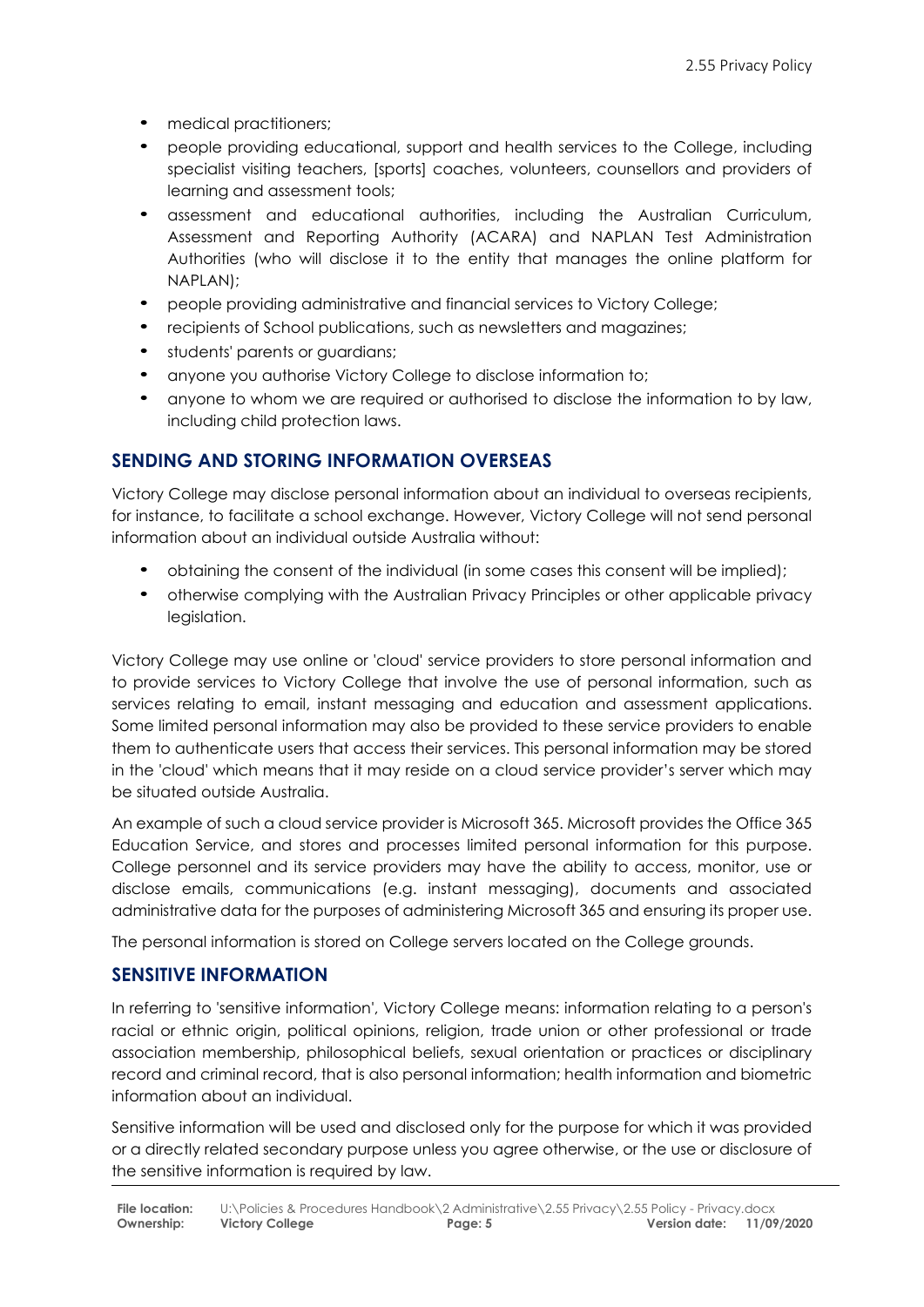#### **MANAGEMENT AND SECURITY OF PERSONAL INFORMATION**

Victory College's staff are required to respect the confidentiality of students' and parents' personal information and the privacy of individuals (as listed above). Victory College has in place steps to protect the personal information Victory College holds from misuse, interference and loss, unauthorised access, modification or disclosure by use of various methods including locked storage of paper records and password access rights to computerised records.

#### **DATA BREACHES**

It will be deemed that an 'eligible data breach' has occurred if:

- there has been unauthorised access to, or unauthorised disclosure of, personal information about one or more individuals (**the affected individuals**)
- a reasonable person would conclude there is a likelihood of serious harm to any affected individuals as a result
- the information is lost in circumstances where:
	- o unauthorised access to, or unauthorised disclosure of, the information is likely to occur
	- o assuming unauthorised access to, or unauthorised disclosure of, the information was to occur, a reasonable person would conclude that it would be likely to result in serious harm to the affected individuals.

Serious harm may include serious physical, psychological, emotional, economic and financial harm, as well as serious harm to reputation.

#### What must the College do in the event of an 'eligible data breach'?

If Victory College suspects that an eligible data breach has occurred, it will carry out a reasonable and expedient assessment/investigation within 30 days.

If such an assessment/investigation indicates there are reasonable grounds to believe an eligible data breach has occurred, then Victory College will be required to lodge a statement to the Privacy Commissioner (**Commissioner**). Where practical to do so, the College will also notify the affected individuals. If it is not practicable to notify the affected individuals, Victory College will publish a copy of the statement on its website, or publicise it in another manner.

#### Exception to notification obligation

An exception to the requirement to notify will exist if there is a data breach and immediate remedial action is taken, and as a result of that action:

- o there is no unauthorised access to, or unauthorised disclosure of, the information
- o there is no serious harm to affected individuals, and as a result of the remedial action, a reasonable person would conclude the breach is not likely to result in serious harm.

#### **ACCESS AND CORRECTION OF PERSONAL INFORMATION**

Under the *Privacy Act*, an individual has the right to seek and obtain access to any personal information which Victory College holds about them and to advise Victory College of any perceived inaccuracy. There are some exceptions to this right set out in the Act. Students will generally be able to access and update their personal information through their parents, but older students may seek access and correction themselves.